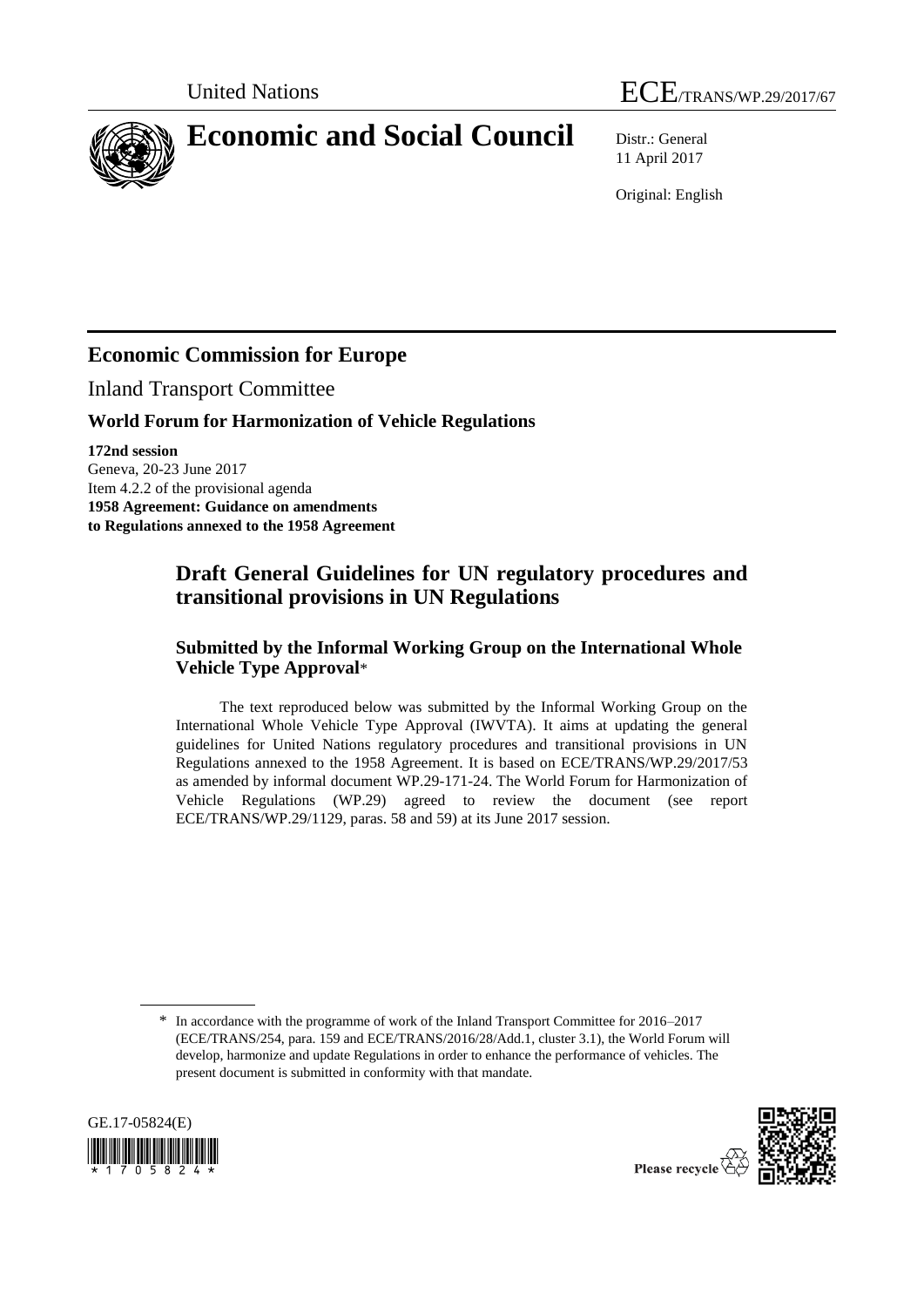# **Draft General Guidelines for UN regulatory procedures and transitional provisions in UN regulations**

## **I. Introduction**

- 1. These general guidelines are intended to provide guidance to the subsidiary bodies of the World Forum for Harmonization of Vehicle Regulations (WP.29) on the procedure for making and amending UN Regulations and on drafting their scope, administrative provisions, alternative requirements and cross-references. This document supersedes the current general guidelines for UN regulatory procedures and transitional provisions in UN Regulations (TRANS/WP.29/1044 and its Revision 1). The administrative guidelines for amendments to UN Regulations annexed to the 1958 Agreement are set out in Annex 3.
- 2. This guidance document aim to:
	- (a) Streamlining the future work in the subsidiary bodies and does not supersede the provisions of the 1958 Agreement and the existing UN Regulations. If there is any inconsistency between these guidelines and the text of the 1958 Agreement, the latter shall prevail;
	- (b) Clarifying the procedures following Revision 3 of the 1958 Agreement;
	- (c) Ensuring "good regulatory practice" by providing clarifications in order to avoid divergence in the understanding of Revision 3 of the 1958 Agreement and the application of UN Regulations.

# **II. Main principles of the 1958 Agreement for the drafting of scope, administrative provisions and alternative requirements in UN Regulations**

- 3. The 1958 Agreement, and in particular Articles 1 and 3 thereof, lays down two main principles for UN Regulations:
	- (a) Mutual recognition: Article 3 of the 1958 Agreement clearly specifies that a type-approval granted according to the latest version of a UN Regulation by a Contracting Party applying that UN Regulation shall be accepted by all the Contracting Parties applying said UN Regulation as proof of compliance to the technical requirements of the UN Regulation in question, without any further testing, documentation, certification or marking concerning this typeapproval. Special provisions, if any, in UN Regulations shall also respect the objectives of international harmonization and mutual recognition of approvals.
	- (b) UN Regulations are optional: Contracting Parties are free to choose which UN Regulations they apply. Furthermore, even when they apply a UN Regulation, they may keep their own alternative national/regional legislation. If they so wish, they may substitute/supplement their national/regional legislation by/with the requirements of UN Regulations, (e.g. mandating the UN regulations) but they are not bound to do so by the Agreement. The only obligation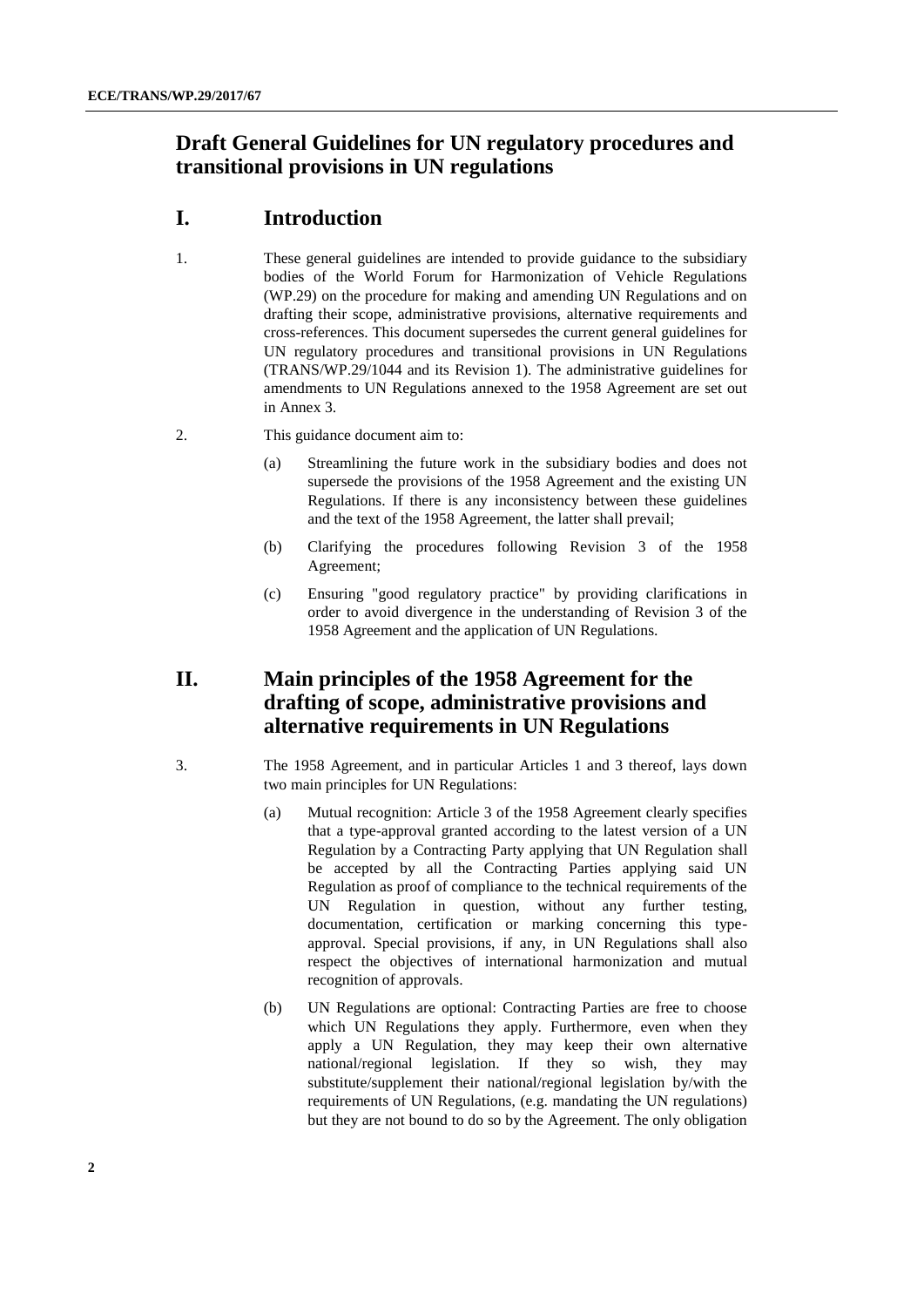when applying UN Regulations is to accept UN type-approvals to these UN Regulations in their latest applicable version, taking into account any transitional provisions, as an alternative to their national/regional legislation.

4. Article 12 of the 1958 Agreement lays down the main principles for amendments to UN Regulations, in particular, the obligation of Contracting Parties to accept UN type-approvals granted in accordance with the amended UN Regulations. Revision 3 of the 1958 Agreement also foresees that Contracting Parties applying a UN Regulation have the possibility (but not the obligation) to grant and to accept type-approvals to an earlier version of the UN Regulations.

### **III. General guidelines on the scope of UN Regulations**

- 5. The scope of a UN Regulation shall specify:
	- (a) For which categories of vehicles (M, N, etc.), including any possible restrictions such as mass, UN type-approvals according to the UN Regulation can be issued;
	- (b) Which vehicle systems, equipment and parts are covered by the UN Regulation;
	- (c) If necessary, which vehicle categories, vehicle systems, equipment and parts are not covered by the UN Regulation and for which no UN type-approval may be issued.
- 6. When drafting a UN Regulation or amendments thereto, experts of subsidiary bodies of WP.29 shall focus on the main principles mentioned in paragraphs 3 and 4 above. In particular, all UN type-approvals granted for vehicles covered by the scope of the latest version of a UN Regulation shall be accepted by all the Contracting Parties applying said UN Regulation. Furthermore, the choice of making the requirements of a UN Regulation mandatory on a national/regional basis is to be dealt nationally/regionally by Contracting Parties, and shall therefore not be addressed within the scope of a UN Regulation. Finally, when adding new vehicle types/categories/vehicle systems/equipment/parts in the scope of a UN Regulation, experts shall review the existing requirements accordingly and ensure that these new vehicle types/categories/vehicle systems/equipment/parts are clearly defined.

## **IV. General guidelines on cross references to standards or other UN Regulations in UN Regulations**

7. With the exception of UN Regulation No. 0, if a UN Regulation makes reference to the provisions of another UN Regulation, it shall not require approval to that UN Regulation, but simply refer to the provisions of the UN Regulation referred to. However, a UN Regulation may require, for the installation of components and/or systems, that these be approved according to their respective UN Regulation. Furthermore, each subsidiary body shall carefully review such references to avoid difficulties in interpretation. Reference to the provisions of another UN Regulation shall indicate the version of that UN Regulation, with the understanding that any later version will be equally acceptable.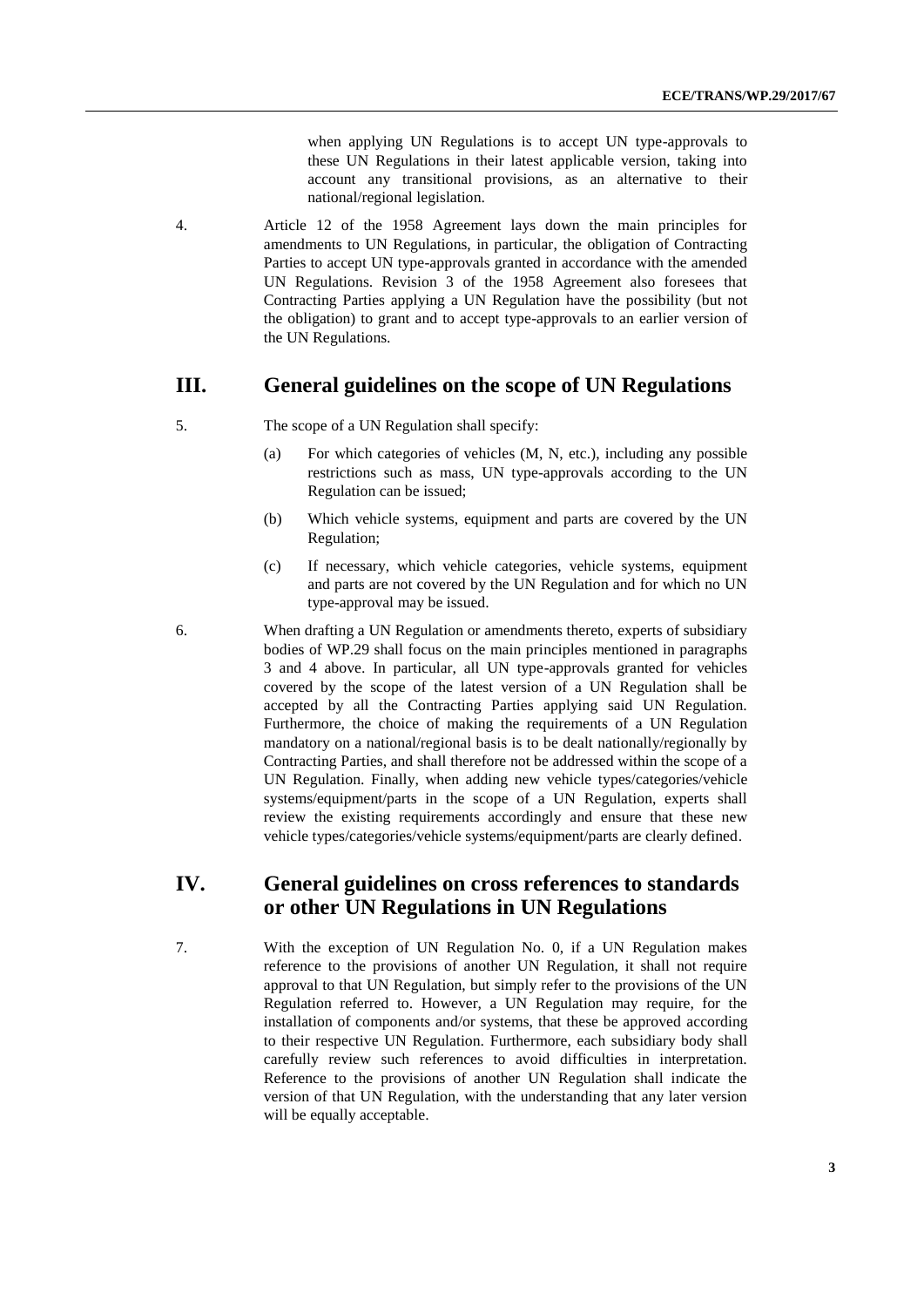8. If a UN Regulation refers to standard of the International Organization for Standardization (ISO) or any other standard, which has been produced outside the UN framework, it shall refer to the number and the specific version of the standard, e.g. "ISO 29234:2004".

## **V. General guidelines on alternative requirements in UN Regulations**

- 9. When considering alternative requirements within a UN Regulation, experts of the subsidiary bodies of WP.29 shall bear in mind the main principles mentioned in paragraphs 3 and 4 above as well as paragraphs 10 and 11 below.
- 10. Alternative technical requirements (e.g. alternative test procedure) may be used in a UN Regulation (Article 1.2(b) of the 1958 Agreement) provided that all UN type-approvals granted in accordance with any of the alternative requirements in that UN Regulation are accepted by all Contracting Parties applying that UN Regulation.
- 11. Bearing in mind the basic principle of mutual recognition of approvals, UN Regulations shall not include options at the choice of the Contracting Parties. However, UN Regulations may contain equivalent alternatives with the understanding that each alternative shall be acceptable.
- 12. Options in a UN Regulation permitting Contracting Parties to refuse any UN type-approvals granted in accordance with that UN Regulation are contrary to the principle of mutual recognition (a UN type-approval shall be accepted by all the Contracting Parties applying the UN Regulation concerned, taking into account the transitional provisions). Article 12 of the 1958 Agreement defines the conditions to be fulfilled when a UN Regulation is amended. Contracting Parties applying the UN Regulation are bound to accept type-approvals granted according to the latest version of that UN Regulation. Contracting Parties applying that UN Regulation are not obliged to accept type-approvals granted according to the previous version of the UN Regulation, once the transitional provisions of that latest series of amendments allow the refusal of such approvals.
- 13. To avoid options in a UN Regulation, Contracting Parties have to bear in mind the mutual recognition principle and acknowledge that type-approval granted for vehicle systems/equipment/parts configuration(s) according to the latest version of a UN Regulation (e.g. the most stringent configuration) will have to be accepted by all Contracting Parties, irrespective of which configuration Contracting Parties will mandate in their national/regional legislation for their respective territories.
- 14. Although not required by the 1958 Agreement, when a Contracting Party wishes to continue accepting type-approvals to a previous series of amendments of a UN Regulation, it is also expected that it will accept type-approvals to any intermediate later version than that series of amendments.
- 15. If a UN Regulation covers several vehicle systems/equipment/parts and Contracting Parties do not want to recognize the UN type-approvals for all of them, a solution to avoid options is to split the UN Regulation in question into several new separate UN Regulations covering the different vehicle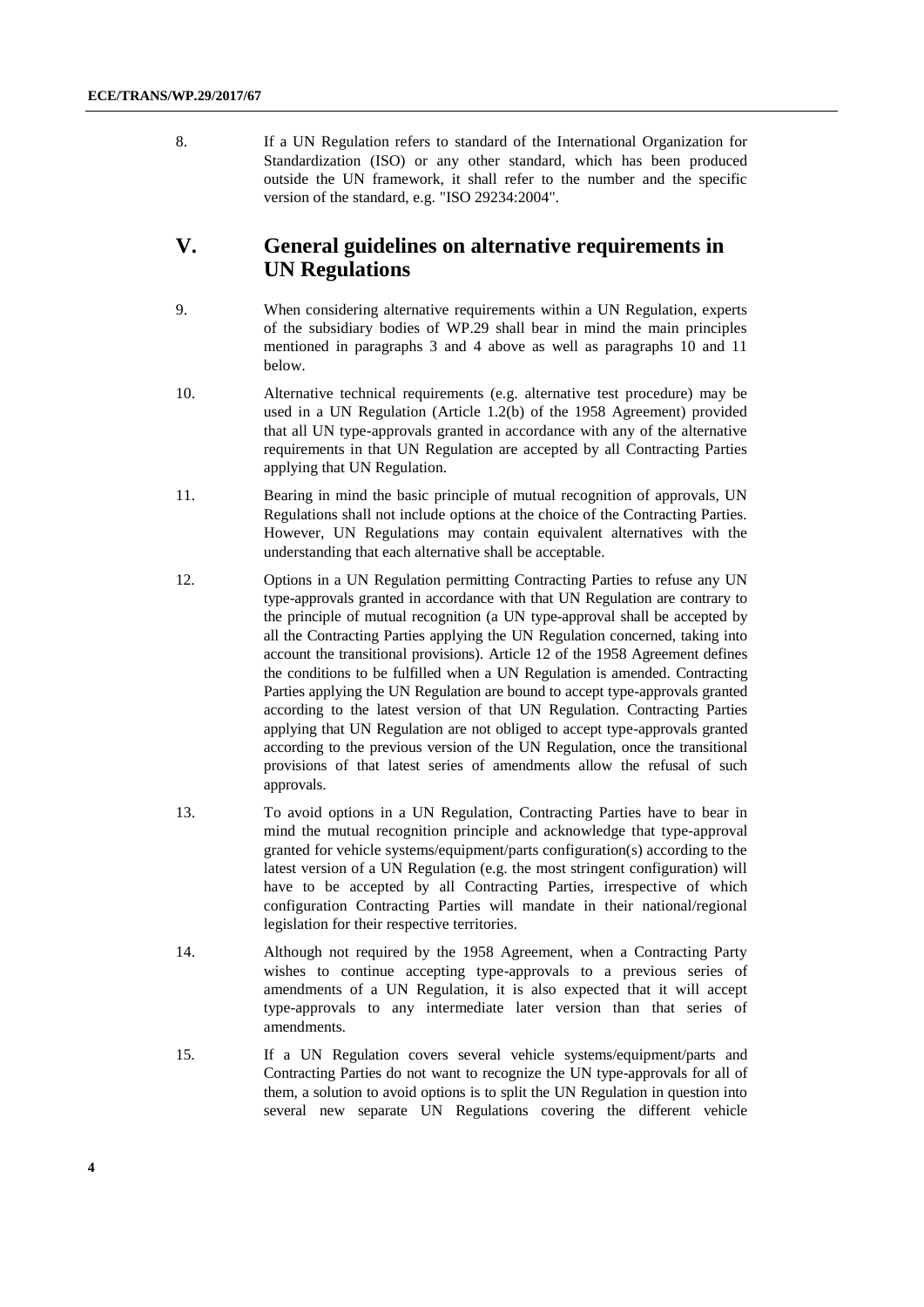systems/equipment/parts. This approach will enable Contracting Parties to decide which of these new UN Regulations they want to apply and, therefore, which product shall comply with the relevant requirements of these UN Regulations as a condition for being accepted on their domestic market, in accordance with the principle of mutual recognition.

16. As a general guideline, provisions for new vehicle systems/equipment/parts which are not yet covered by existing UN Regulations shall be introduced through the development of new UN Regulations and not through amendments as options or add-ons to existing UN Regulations. This approach avoids difficulties and enables Contracting Parties to comply with the principle of mutual recognition of UN type-approvals.

## **VI. General guidelines on administrative/transitional provisions**

- 17. When drafting administrative/transitional provisions in a UN Regulation, experts of the subsidiary bodies of WP.29 shall bear in mind the main principles mentioned in paragraphs 3 and 4 above. Administrative/transitional provisions shall focus on the mutual recognition of UN type-approvals. A UN type-approval to the latest version of the UN Regulation shall be accepted by all the Contracting Parties applying the UN Regulation concerned. Administrative/transitional provisions concerning the mandatory application of a UN Regulation at national/regional level have to be dealt with by the Contracting Parties concerned nationally/regionally and not through provisions in a UN Regulation. When a UN Regulation is amended, Contracting Parties applying that UN Regulation shall comply with the transitional provisions of that amendment.
- 18. Administrative/transitional provisions within a UN Regulation may not set requirements for vehicles/vehicle systems/equipment/parts that fall outside the scope of that UN Regulation.
- 19. Administrative/transitional provisions concerning the national/regional administrative procedure required (i.e. type-approval, registration) to place products on the national/regional market have to be dealt with nationally/regionally by the Contracting Parties. For example, a UN Regulation can neither prevent nor oblige Contracting Parties to require the application of the type-approval system for the placing on the market of some products in their territories. Contracting Parties not having such type-approval system in place in their territories may apply a UN Regulation by accepting vehicles/vehicle systems/equipment/parts, even if they do not themselves grant such typeapprovals. In other words, the existence of a national type-approval system is not a pre-requisite for the application of a UN Regulation. National registration and administrative procedures (e.g. market surveillance) are not covered by the 1958 Agreement.

### **A. New UN Regulation**

- 20. A new UN Regulation shall specify the date of the entry into force of the UN Regulation, as from which Contracting Parties applying that Regulation can issue UN type-approvals according to that UN Regulation.
- 21. The Contracting Parties intending to apply a new UN Regulation on a mandatory basis in their national/regional legislation shall take into account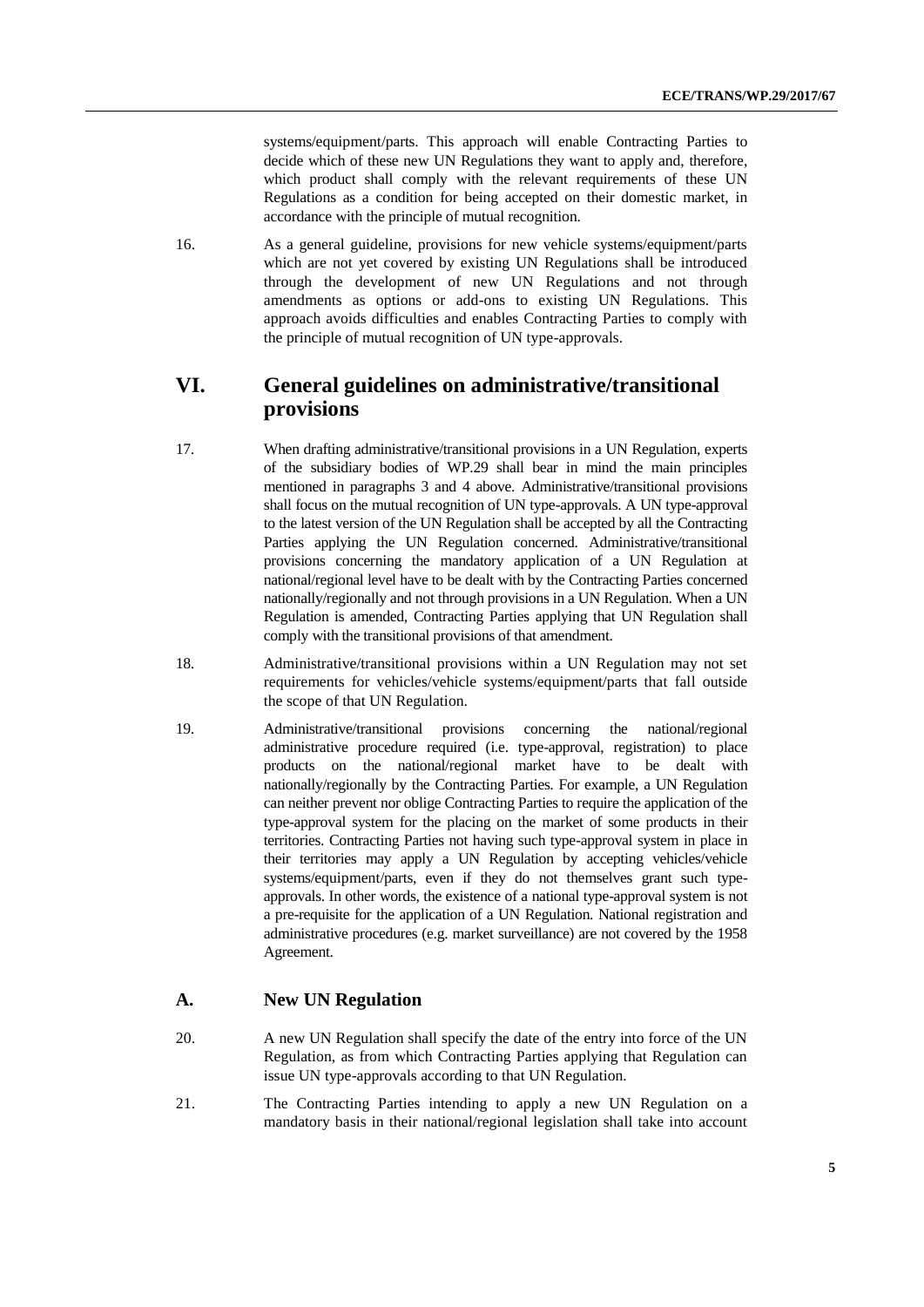the date of entry into force of that new UN Regulation, as well as industry´s need for lead time to adapt products to the new requirements and obtain the necessary approvals.

### **B. Amendments to a UN Regulation**

22. Technical amendments are aimed at adapting UN Regulations to technical progress, improving vehicle safety and the protection of the environment, as well as achieving global harmonization. Subject to the decisions of the World Forum and its subsidiary body, they may result in new series of amendments in the case of a higher stringency of the requirements (e.g. more stringent limit values) or in Supplements in the case of a lower stringency of the requirements or clarifications to the existing specifications aimed at avoiding misinterpretation.

#### **B.1. Series of Amendments**

- 23. Series of amendments shall be developed to change the technical requirements that the vehicle types, vehicle systems, equipment or parts shall fulfil as from a certain date, in order to obtain UN type-approval according to the new version of the Regulation, even if the amendments consist of minor technical changes and do not affect vehicles/vehicle systems/equipment/parts design drastically. In this procedure, the modification of the approval marking is necessary to differentiate the new approvals to the amended UN Regulation (hereinafter referred to as "the new approvals") from the existing approvals to the preceding amendments or unamended UN Regulation (hereinafter referred to as "the existing approvals").
- 24. Unless otherwise expressly set out in the transitional provisions of the latest series of amendments, Contracting Parties are not obliged to accept existing approvals from the date of entry into force of these latest series of amendments. Contracting Parties may continue to grant approvals to any previous version(s) of a UN Regulation. However, they may refuse to accept such approvals, subject to the transitional provisions of the later series of amendments.
- 25. The new series of amendments shall normally contain at least the following:
	- (a) The date as from which Contracting Parties are entitled to issue a UN type-approval in accordance with the amended UN Regulation and as from which Contracting Parties are obliged to accept such typeapprovals (defined as Date (a) in Figure 1). In general, this date should be the date of entry into force of the series of amendments.
	- (b) The date as from which Contracting Parties are no longer obliged to accept UN type-approvals to the previous version which were first issued after this date (defined as Date (b) in Figure 1);
	- (c) The date as from which Contracting Parties shall not be obliged to accept type-approvals issued pursuant to the preceding version(s) of the amended UN Regulation, regardless of the date of issue (defined as Date (c) in Figure 1).
	- (d) An update of the series of amendments used in the marking provisions and updated examples of markings unless such markings are replaced by a Unique Identifier according to Schedule 5 of the 1958 Agreement.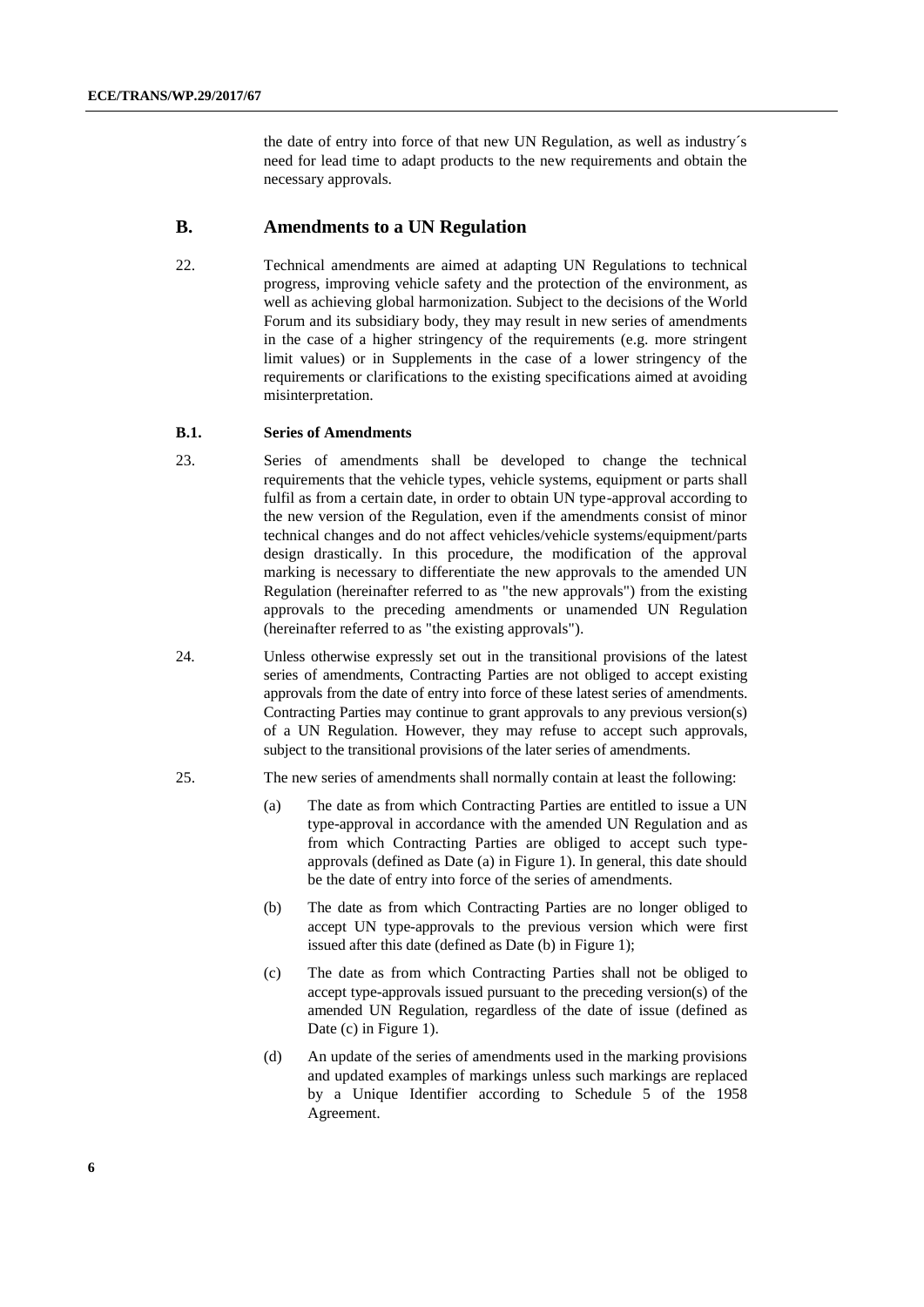#### Figure 1

**Illustration of a transitional period for a vehicle, or vehicle systems, covered by a UN Regulation and its amendments**





Note: Existing approvals remain valid, but Contracting Parties are not obliged to accept them as from date (c).

- 26. The new series of amendments may contain a provision on the conditions for granting extensions to existing approvals (i.e. in the case of slight modifications to an existing vehicle type, without affecting the basic definition of type). Such extensions of approvals shall be accepted under the same conditions set out in paragraph 25 above, i.e. such extensions of approvals, which were originally granted before Date (b), shall continue to be accepted by all Contracting Parties until at least Date (c), (if applicable). Furthermore, the new series of amendments may contain a transitional provision for Contracting Parties applying the UN Regulation after the date of entry into force of the amendments, indicating that such Contracting Parties are not obliged to accept the existing approvals.
- 27. General guidelines on transitional provisions for new series of amendments are set forth in Annex 1 to this document. In the interest of harmonizing the introduction of technical product changes, Dates (b) and (c) shall be set at September  $1<sup>st</sup>$  of a year whenever feasible.

#### **B.2. Supplements**

- 28. A Supplement addresses an amendment to a UN Regulation which does not entail a modification in the approval marking and is normally used for:
	- (a) Clarification of test procedures not changing the level of stringency of the UN Regulation or imposing new requirements; or
	- (b) Regulating new developments which have arisen after the adoption of a UN Regulation (i.e. extension of scope) not changing the level of stringency of the UN Regulation.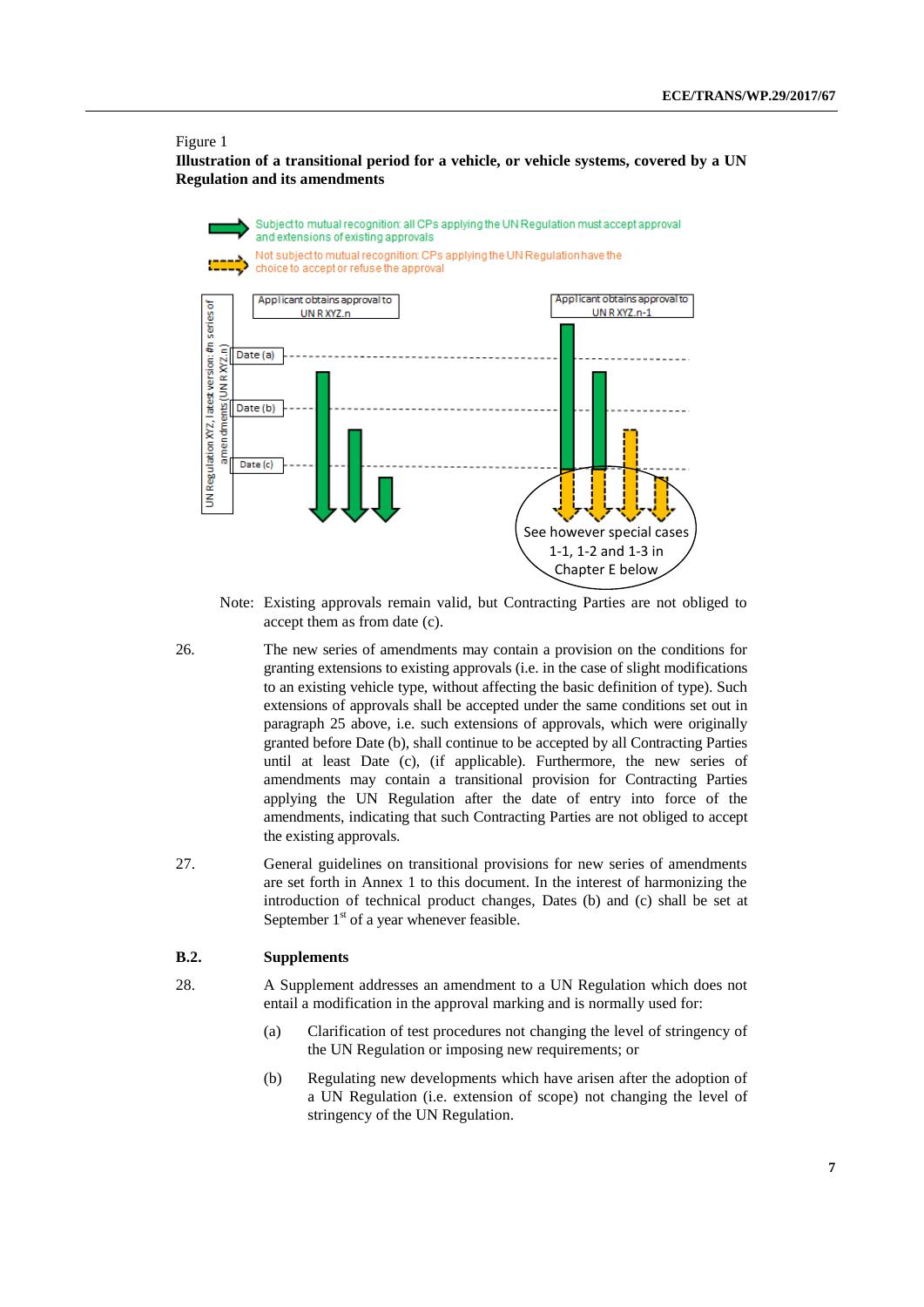- 29. A Supplement shall not be used when it is necessary for Contracting Parties to differentiate the new approvals from the existing approvals.
- 30. A Supplement becomes applicable as from the date of entry into force, after which tests according to the series of amendments to the UN Regulation, affected by that Supplement, need to take into account the Supplement in question. In the absence of any other date mentioned, Supplements become applicable for all procedures for new approvals issued after the date of its entry into force, taking into account the transitional provisions, if any, of the series of amendments to which the Supplement refers.
- 31. Unless specifically otherwise foreseen, extensions of existing approvals may continue to be granted on the basis of the provisions valid at the time of the original approval.
- 32. Subject to paragraph 28, existing approvals do not need to be extended because of the entry into force of a new supplement and Contracting Parties shall continue to recognize them.

#### **B.3. Corrigendum**

33. A Corrigendum consists of corrections (i.e. bringing into order of one or several errors, e.g. correction of linguistic errors or unintended omissions) to previously adopted UN Regulations and amendments and is normally used to avoid different interpretations. Corrigenda are deemed to enter into force *ab initio*, whereby the date of entry into force is the date of adoption by the Administrative Committee AC.1. Further instructions for preparing Corrigenda to UN Regulations are set out in Annex 3 to this document.

### **C. Version of a UN Regulation**

- 34. A "Version" of a UN Regulation is a legal status of that Regulation at a specific date and means the text (whether or not published as a consolidation) of the Regulation based on the original text of the Regulation or on a series of amendments including all subsequent Supplements and corrigenda to that series of amendments are in force at that date.
- 35. Entry into force of subsequent series of amendments to a UN Regulation will result in various versions of that same UN Regulation. Transitional provisions in the various versions have to be complied with.
- 36. A new UN Regulation, when adopted and entering into force, is considered to start at version 00. Subsequent Supplements, if any, to that UN Regulation in its original form, become part of that version 00 upon their entry into force. Subsequently, each series of amendments to that UN Regulation entails a new version (version 01, version 02, …).
- 37. When a Supplement to a series of amendments enters into force, it is then considered as an integral part of the respective individual version, whether or not the text of that version has been published in a consolidated form.
- 38. Contracting Parties may decide to accept, for the placing on their market, approvals granted to earlier versions than the latest one of a UN Regulation.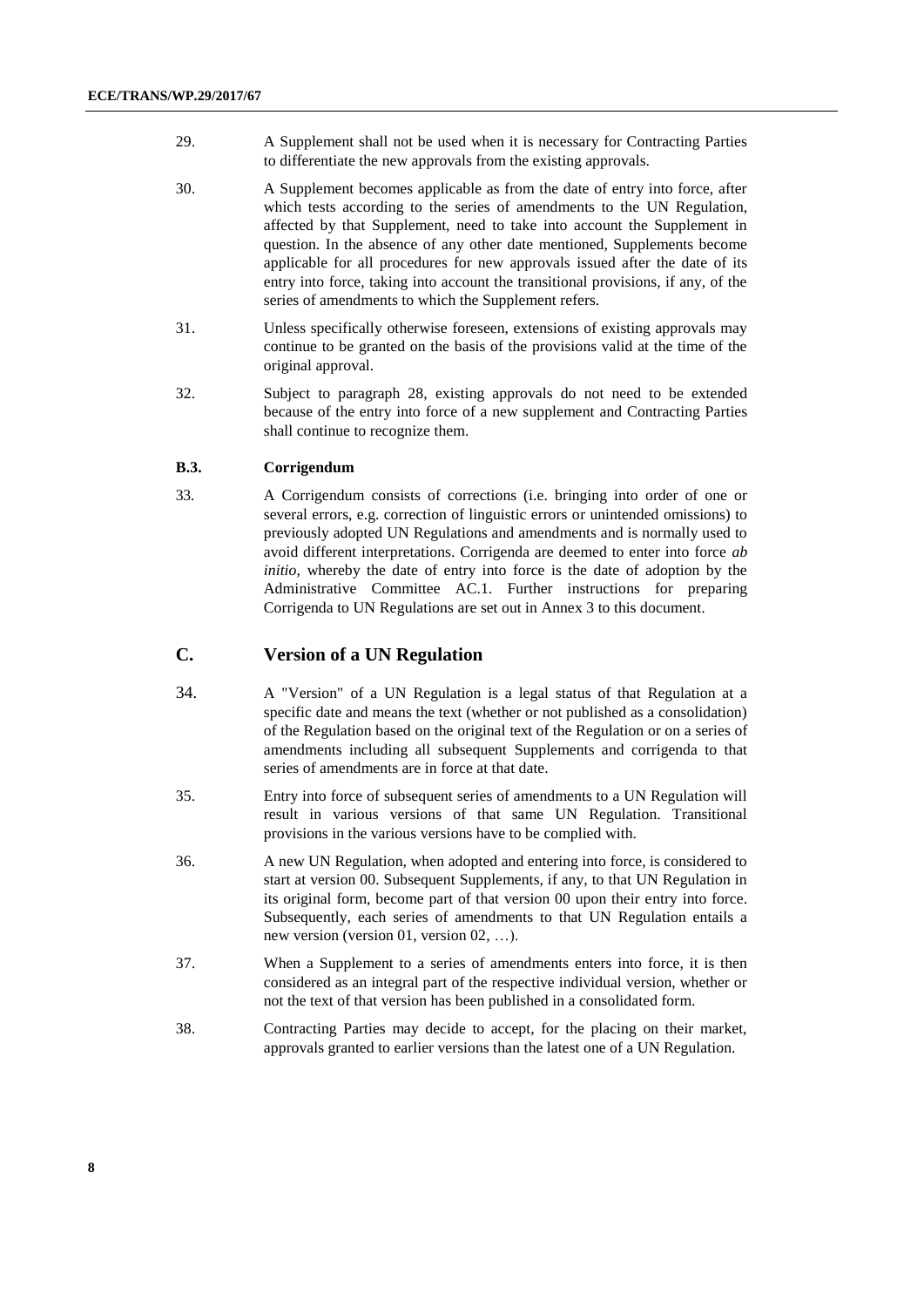### **D. Revision of a UN Regulation**

39. A "Revision" of a UN Regulation is an administrative procedure by the secretariat of the United Nations Economic Commission for Europe (UNECE) and means a consolidation of the original text or of the previous Revision of that UN Regulation incorporating all subsequent amendments (Amend. and Corr.) to the original text or to that Revision.

### **E. Consideration for special cases**

#### **E.1. Special cases for Series of Amendments**

- *(a) Special case 1-1: Introduction of new requirements for the installation of equipment/parts*
- 40. In the case of requirements for the installation of equipment and/or parts that are added to a UN Regulation but without modifying the requirements on these equipment/parts, not being necessary to change the approval and markings of the equipment/parts, it is recommended to follow the procedure of the series of amendments with a special transitional provision stating:
	- "xx. Contracting Parties applying the UN Regulation shall continue to accept UN type-approvals of the equipment/parts to the preceding series of amendments to the UN Regulation and shall continue to grant extensions of approvals to equipment/parts to the preceding series of amendments to the UN Regulation."
- *(b) Special case 1-2: Change of requirements only for some vehicles/vehicle systems/equipment/parts*
- 41. When an amendment modifies the technical requirements of only some vehicles/vehicle systems/equipment/parts in the scope of the UN Regulation and when the technical requirements for the other vehicles or vehicle systems/equipment/parts remain unchanged, it is recommended to follow the procedure of the series of amendments with a special transitional provision stating:
	- "xx. Contracting Parties applying the UN Regulation shall continue to accept UN type-approvals of, and to grant extensions of approvals to, the vehicles or the vehicle systems/equipment/parts to the preceding series of amendments to the UN Regulation which are not affected by the changes introduced by the XX series of amendments."
- *(c) Special case 1-3: Indefinite validity of former series of amendments*
- 42. If the Contracting Parties applying the UN Regulation in question agree to continue to accept the existing approvals indefinitely, the new series of amendments may contain a special transitional provision, instead of defining the date stipulated in paragraph 25 (c), stating:
	- "xx. Contracting Parties applying this UN Regulation shall continue to accept UN type-approvals to the preceding series of amendments to the UN Regulation, first issued before Date (b). "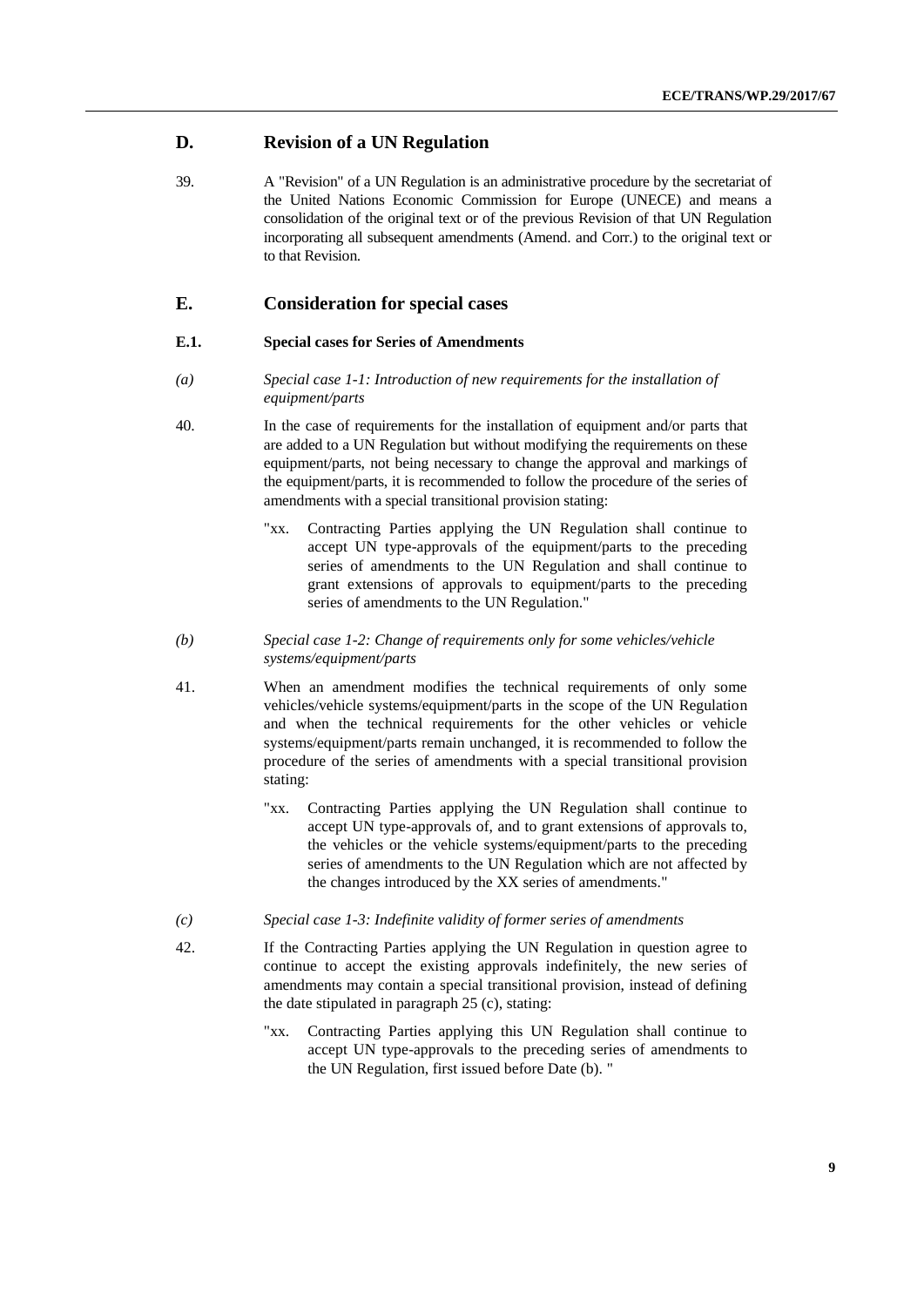#### **E.2. Special cases for Supplements (Special case 2):**

- 43. Even in the case of a Supplement which does not change the technical requirements, type-approvals granted in accordance with that Supplement shall be accepted as from the date of its entry into force. To that effect, Supplements shall contain the following provision:
	- "xx. As from the official date of entry into force of Supplement YY to the XX series of amendments to this UN Regulation, no Contracting Party applying this UN Regulation shall refuse to grant or refuse to accept UN type-approvals according to Supplement YY to the XX series of amendments to this UN Regulation.".
- 44. In case time is needed to accommodate the production to the provisions of the new Supplement, the following transitional provision may be used:
	- "xx. Until … months after the date of entry into force of the Supplement YY to the XX series of amendments to this UN Regulation, Contracting Parties applying this UN Regulation can continue to grant UN type-approvals to the XX series of amendments to this UN Regulation without taking into account the provisions of Supplement YY."

#### **E.3. Miscellaneous**

- 45. When considering amendments to UN Regulations, the subsidiary bodies of WP.29 shall bear in mind:
	- (a) When several amendment proposals to the same version of a UN Regulation are under consideration, these proposals should, wherever possible, be grouped together into the same amendment;
	- (b) Before submitting proposals for amendments to UN Regulations, the experts of the subsidiary bodies are required to study this document carefully and indicate the amendment procedure they want to propose;
	- (c) When submitting proposals for a new series of amendments with transitional provisions, the experts of subsidiary bodies shall propose to delete obsolete transitional provisions for the previous series of amendments, if applicable; and
	- (d) The issue of transitional provisions, especially their appropriateness for series of amendments or for Supplements, shall always be carefully examined to ensure that the principles referred to in paragraphs 3 and 4 above are fully respected.

## **VII. Amendment procedure and transitional provisions for UN** R**egulation No. 0 on International Whole Vehicle Type-Approval (IWVTA)**

46. UN Regulation No. 0 on IWVTA is a special case inasmuch as it does not contain technical requirements of its own but implicitly combines requirements for whole vehicles by referencing to other UN Regulations listed in Annex 4, Part A of UN Regulation No. 0. For this reason, dedicated provisions concerning the amendment of this Regulation as well as its transitional provisions are needed.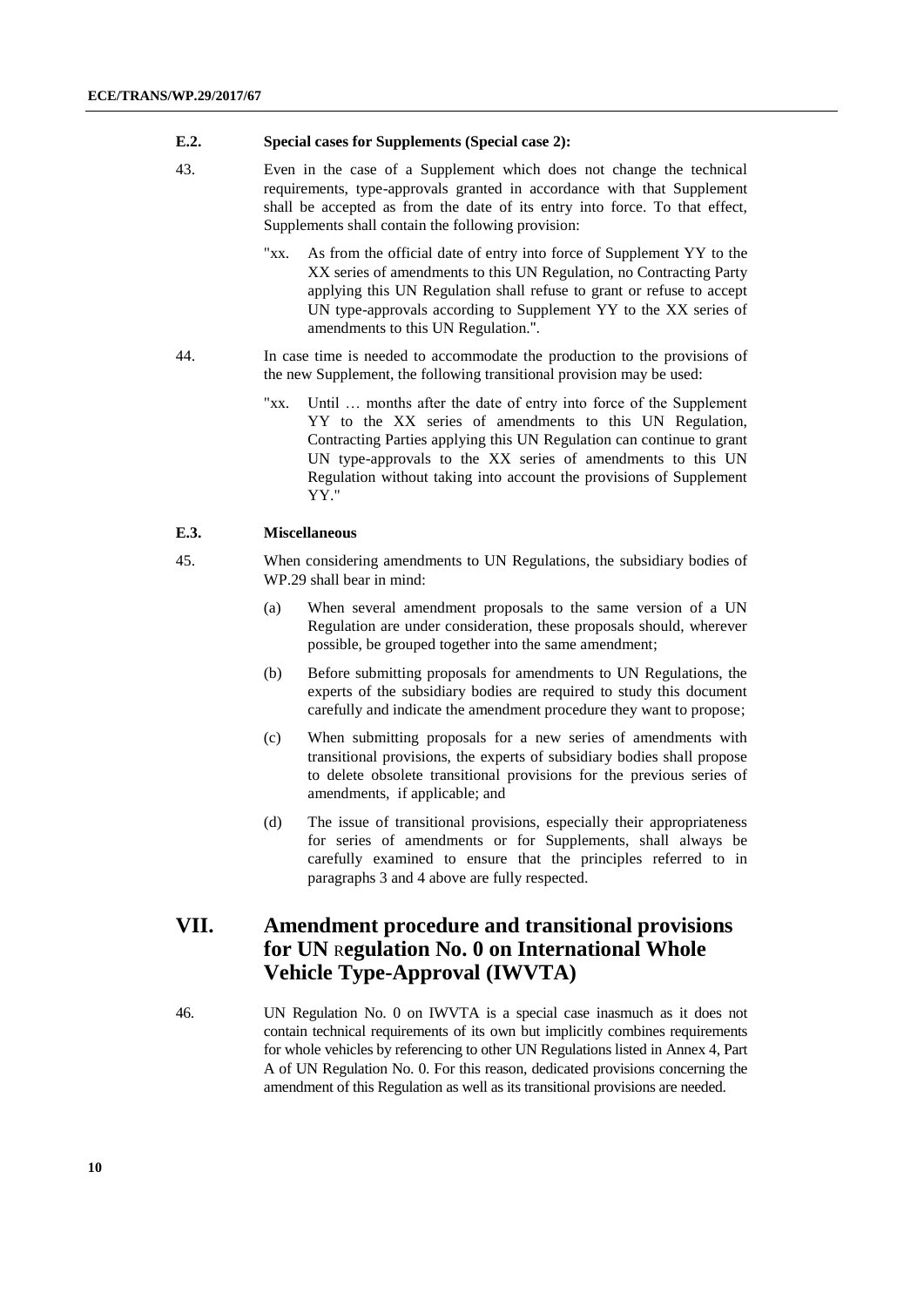- 47. When the list of UN Regulations in Annex 4 of UN Regulation No. 0 is amended to include new series of amendments of already listed UN Regulations and/or additional UN Regulations, this will create a new series of amendments of UN Regulation No. 0.
- 48. UN Regulation No. 0 shall be amended as described in paragraph 47. not more than once per year subject to the following conditions:
	- (a) The proposal for the new series of amendments shall be put to vote for adoption in the last session of WP.29 in any year.
	- (b) The update may include any new series of amendments of UN Regulations already included in Annex 4 of UN Regulation No. 0 for which the Date (b) in the transitional provisions as defined in paragraph 25.(b) above is no later than September  $1<sup>st</sup>$ of the year following the vote. It may also include any UN Regulations which were not included in Annex 4 before. In the process to include a new UN Regulation in UN Regulation No. 0 due consideration should be given to the industry's need for lead time.
- 49. The new series of amendments of UN Regulation No. 0 shall have the following transitional provisions (cf. Figure 1):
	- (a) Date (a) represents the entry into force of the new series of amendments.
	- (b) Date (b) shall, by default, be September  $1<sup>st</sup>$  of the year following the vote for adoption in WP.29 unless exceptional circumstances warrant a different date. In the case additional UN Regulations are included in Annex 4 of UN Regulation No. 0 via the new series of amendments, then for these UN Regulations this same Date (b) specified above applies.
	- (c) In general, no Date (c) shall be specified for UN Regulation No. 0.

However, when the new series of amendments of UN Regulation No. 0 incorporates later versions of UN Regulations which had already been listed in Annex 4 in the previous version, then any Date (c) contained in these later versions of the separate UN Regulations shall be relevant for acceptance of the IWVTA.

Notwithstanding the above, the transitional provisions of UN Regulation No. 0 may include a Date (c) both for the addition of a UN Regulation that was not yet included in Annex 4 of UN Regulation No. 0, or of a later version of a UN Regulation, which had already been listed in Annex 4, as appropriate.

For the acceptance of a universal IWVTA (U-IWVTA) this later Date (c) would supersede Date (c) specified in the transitional provisions of the individual UN Regulation.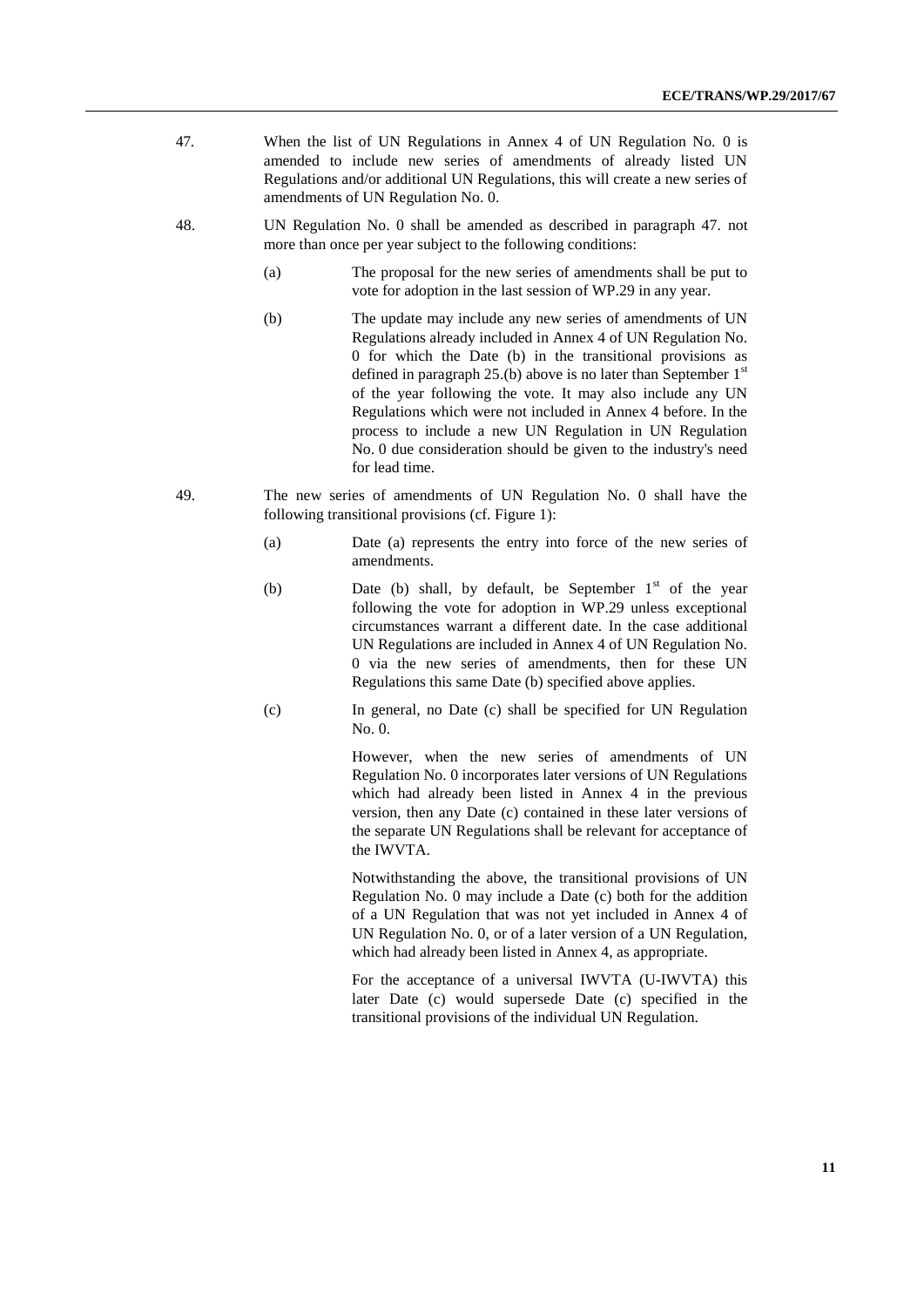# **VIII. Circulation of type-approval documentation, use of the secure internet database and use of a Unique Identifier**

- 50. When drafting a new UN Regulation or an amendment of a UN Regulation, the subsidiary bodies of WP.29 shall bear in mind the general principle that the distribution of type-approval documentation can be performed by using the secure internet database established by UNECE and that, in principle, the approval marking may be replaced by a Unique Identifier, generated by that database application. The subsidiary bodies shall make a reference to Schedule 5 of Revision 3 of the 1958 Agreement and may specify:
	- (a) that the circulation of type-approval documentation has to be performed by using the secure internet database and / or
	- (b) that the approval marking may not be replaced by a Unique Identifier.
- 51. In the absence of such specification, and where the approval documentation is stored on the secure internet database, the approval markings required by UN Regulations may be replaced by the Unique Identifier.
- 52. For consistency throughout the UN Regulations, the following text is suggested to be included in the chapter "Approval" of the UN Regulation;

for case (a) of paragraph 50 above: "Notice of approval or of extension, refusal or withdrawal of approval of a vehicle type pursuant to this UN Regulation shall be communicated by means of a secure internet database in accordance with Schedule 5 of the 1958 Agreement to the Contracting Parties applying this UN Regulation, using the communication form conforming to the model in Annex ...";

for case (b) of paragraph 50 above: "The approval mark prescribed in paragraph …. above may not be replaced by a Unique Identifier (UI) as referred to in Schedule 5 of the 1958 Agreement.".

53. Where the Unique Identifier replaces the approval marking, a template shall be added to the chapter "Arrangement of the type-approval marking", following:

> "type-approval marking using the Unique Identifier referred to in paragraph … of this UN Regulation.".



54. The above Unique Identifier shows that the type concerned has been approved and that the relevant information on that type-approval can be accessed on the UN secure internet database by using 270650 as Unique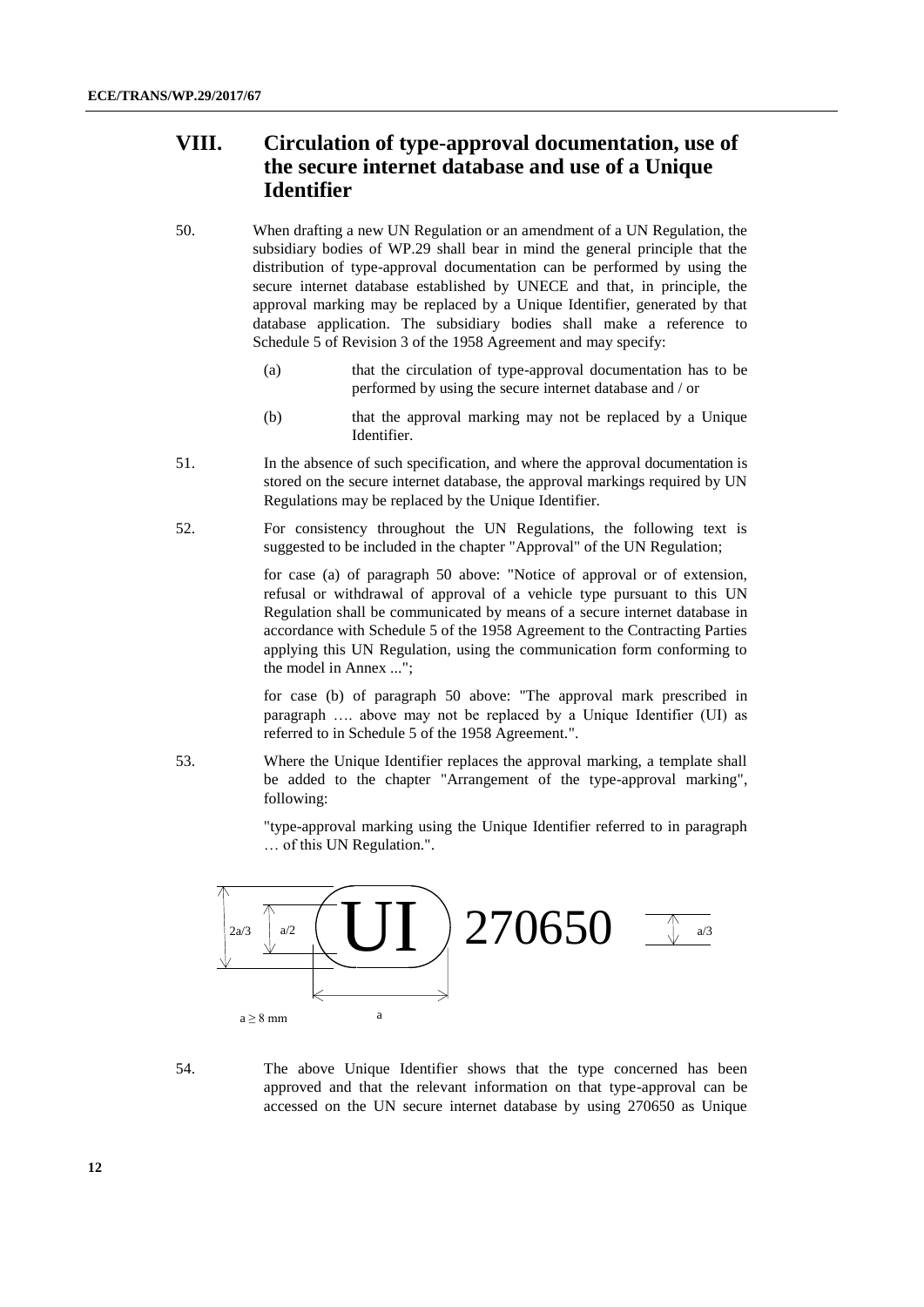Identifier. Any leading zeros in the Unique Identifier may be omitted in the approval marking.

55. Finally, the subsidiary bodies of WP.29 may consider clarifying that, in the case the Unique Identifier replaces the approval mark, all provisions with regard to the legibility, location of the marking on the product, etc., also apply to the Unique Identifier.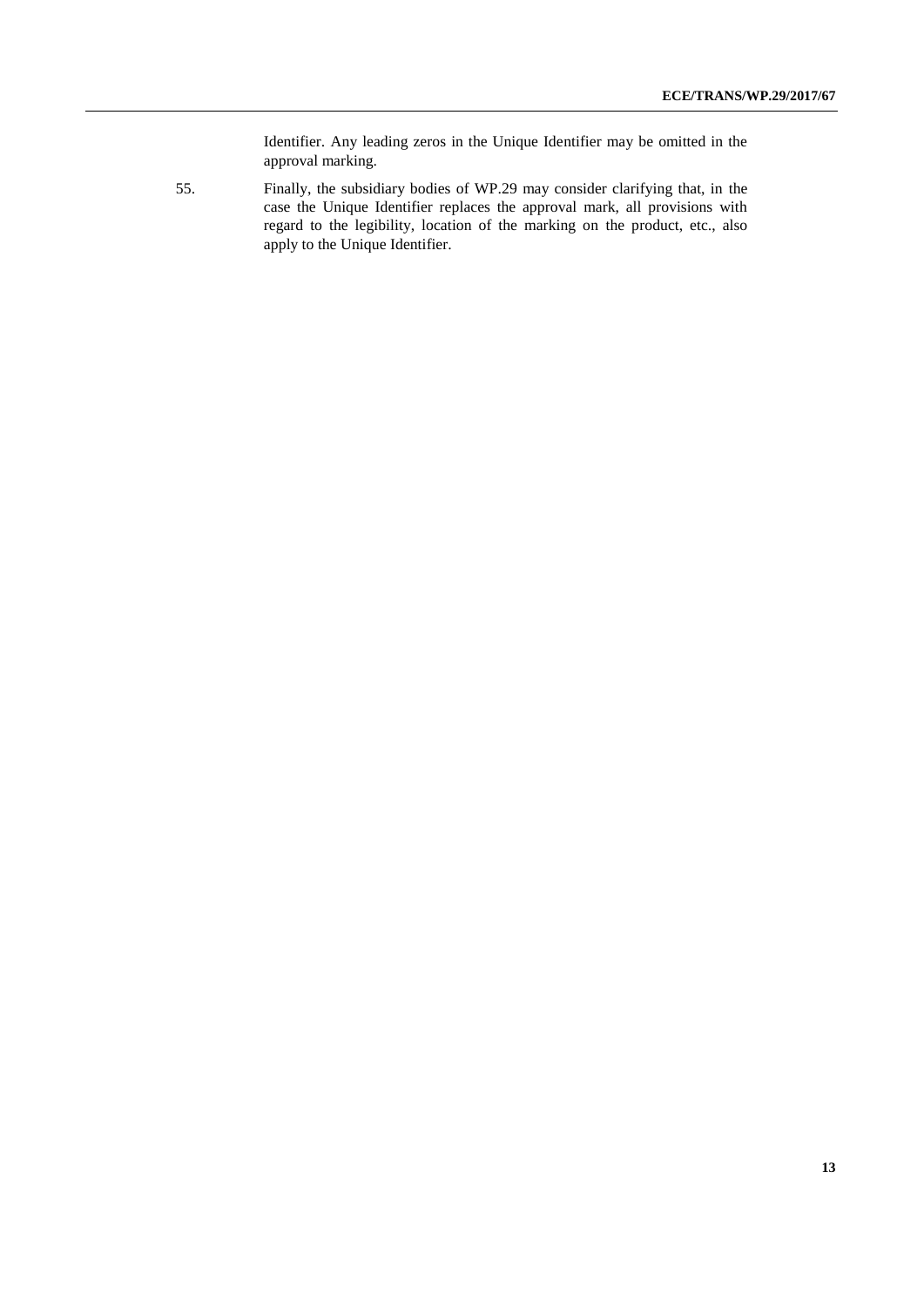## **Annex 1**

## **General guidelines on transitional provisions for series of amendments**

## **I. Situations to be considered**

- 1. Transitional provisions should consider:
	- (a) UN type-approvals;
	- (b) The acceptance of UN type-approvals as equivalent to national/regional type-approvals.
- 2. "UN type-approvals" can relate to:
	- (a) A new UN Regulation;
	- (b) An amended or revised UN Regulation;
	- (c) A previous version of a UN Regulation;

or it can be an approval with extended application.

- 3. The products to which UN type-approval apply can be divided into:
	- V: Vehicles, vehicle systems and the installation of equipment or parts in new vehicles;
	- C: Equipment and parts; and
	- R: Replacement parts for vehicles in use.
- 4. The combination of cases of the above paragraphs 1 and 2 with the products under paragraph 3 of this annex could result in a larger number of transitional provisions. A proper selection of the various clauses has to be made for each individual case.
- 5. The following four sets of general guidelines should be considered as an "aide-mémoire" including the different possibilities for transitional provisions. This does not mean that all of them should be used together and a careful selection should be made to avoid contradictions. In addition, and in spite of their heading, each set should be considered in each case and for each clause, to ensure that the provisions are complete, e.g. paragraph "Replacement parts on vehicles in use", can also apply to the transitional provisions "Equipment and parts".
- 6. The transitional provisions described in Chapter II below may be adapted, if necessary, in exceptional cases provided they remain in line with the requirements of the 1958 Agreement.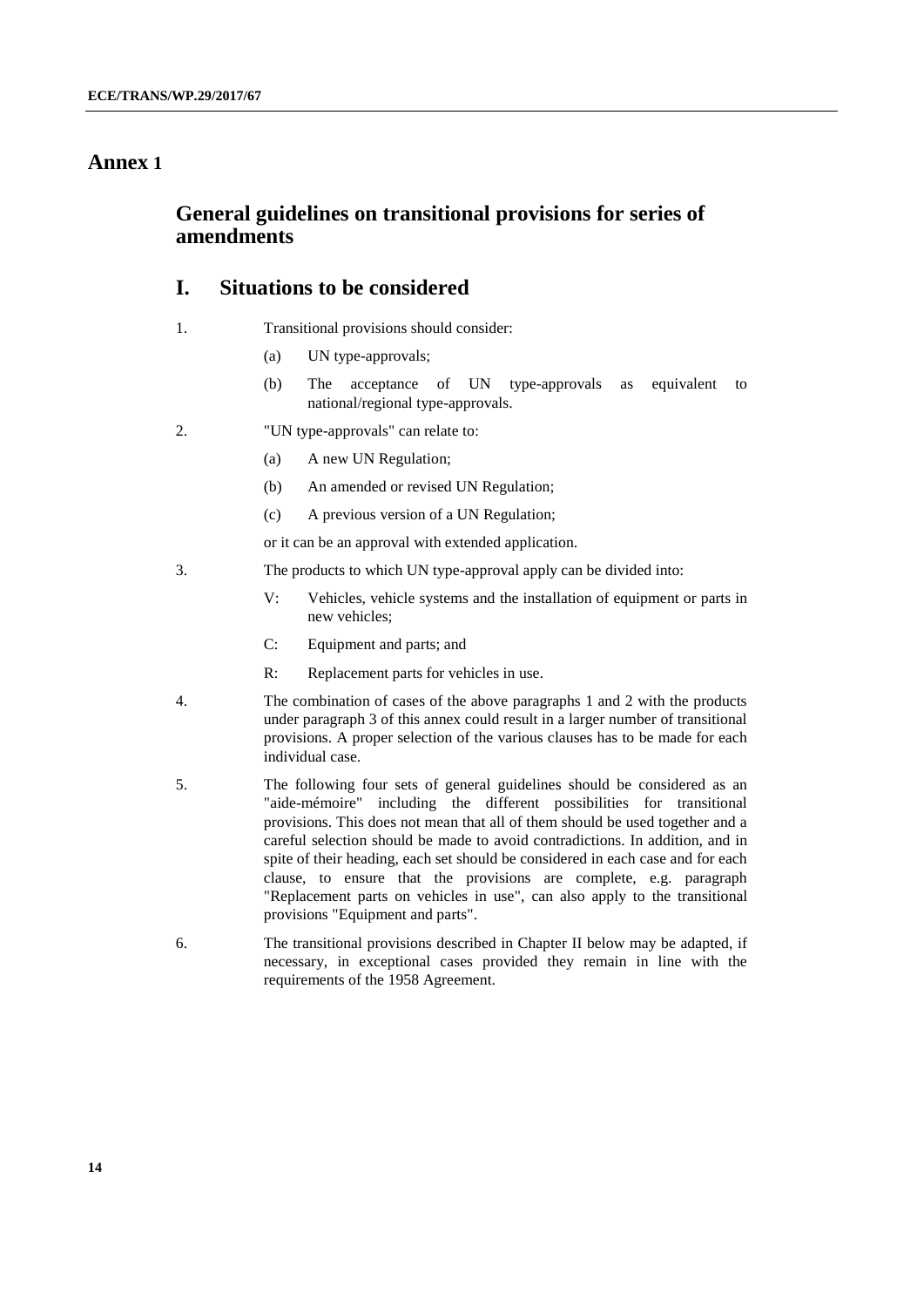## **II. Aide-mémoire**

### **A. Transitional provisions for vehicles, vehicle systems and the installation of equipment and parts in new vehicles**

- V.1. As from the official date of entry into force of the XX series of amendments, no Contracting Party applying this UN Regulation shall refuse to grant or refuse to accept UN type-approvals under this UN Regulation as amended by the XX series of amendments.
- V.2. As from 1 September Date (b), Contracting Parties applying this UN Regulation shall not be obliged to accept UN type-approvals to the preceding series of amendments, first issued after 1 September Date (b).
- V.3. Until 1 September Date (c), Contracting Parties applying this UN Regulation shall accept UN type-approvals to the preceding series of amendments, first issued before 1 September Date (b).<sup>3</sup>
- V.4. As from 1 September Date (c), Contracting Parties applying this UN Regulation shall not be obliged to accept type-approvals issued to the preceding series of amendments to this Regulation.<sup>1, 2, 3</sup>
- V.5. Notwithstanding the transitional provisions above, Contracting Parties who shall apply this UN Regulation after the date of entry into force of the most recent series of amendments are not obliged to accept UN type-approvals which were granted in accordance with any of the preceding series of amendments to this UN Regulation / are only obliged to accept UN typeapproval granted in accordance with the XX series of amendments.
- V.6. Notwithstanding paragraph V.4, Contracting Parties applying the UN Regulation shall continue to accept UN type-approvals of the equipment/parts issued according to the preceding series of amendments to the UN Regulation. 1

*(Note: V.6 is for special case 1-1 and comes in addition to V.4 when applicable*)

V.7. Notwithstanding paragraph V.4, Contracting Parties applying the UN Regulation shall continue to accept UN type-approvals issued according to the preceding series of amendments to the UN Regulation, for the vehicles/vehicle systems which are not affected by the changes introduced by the XX series of amendments.<sup>2</sup>

> *(Note: V.7 is for special case 1-2 and comes in addition to V.4 when applicable.)*

V.8. Contracting Parties applying this UN Regulation shall continue to accept UN type-approvals issued according to the preceding series of amendments to the UN Regulation first issued before Date  $(b)$ .<sup>3</sup>

<sup>&</sup>lt;sup>1</sup> Special case 1-1: V.6 can be used in addition to V.4 when requirements for the installation of equipment/parts are added to a UN Regulation but without modifying the requirements of, and the approval markings for these equipment/parts.

<sup>2</sup> Special case 1-2: V.7 can be used in addition to V.4 when some vehicle categories/vehicle systems are not affected by the amendment.

<sup>3</sup> Special case 1-3: V.8 replaces V.3 and V.4 in the case of indefinite acceptance of existing approvals previously granted according to the former series of amendments.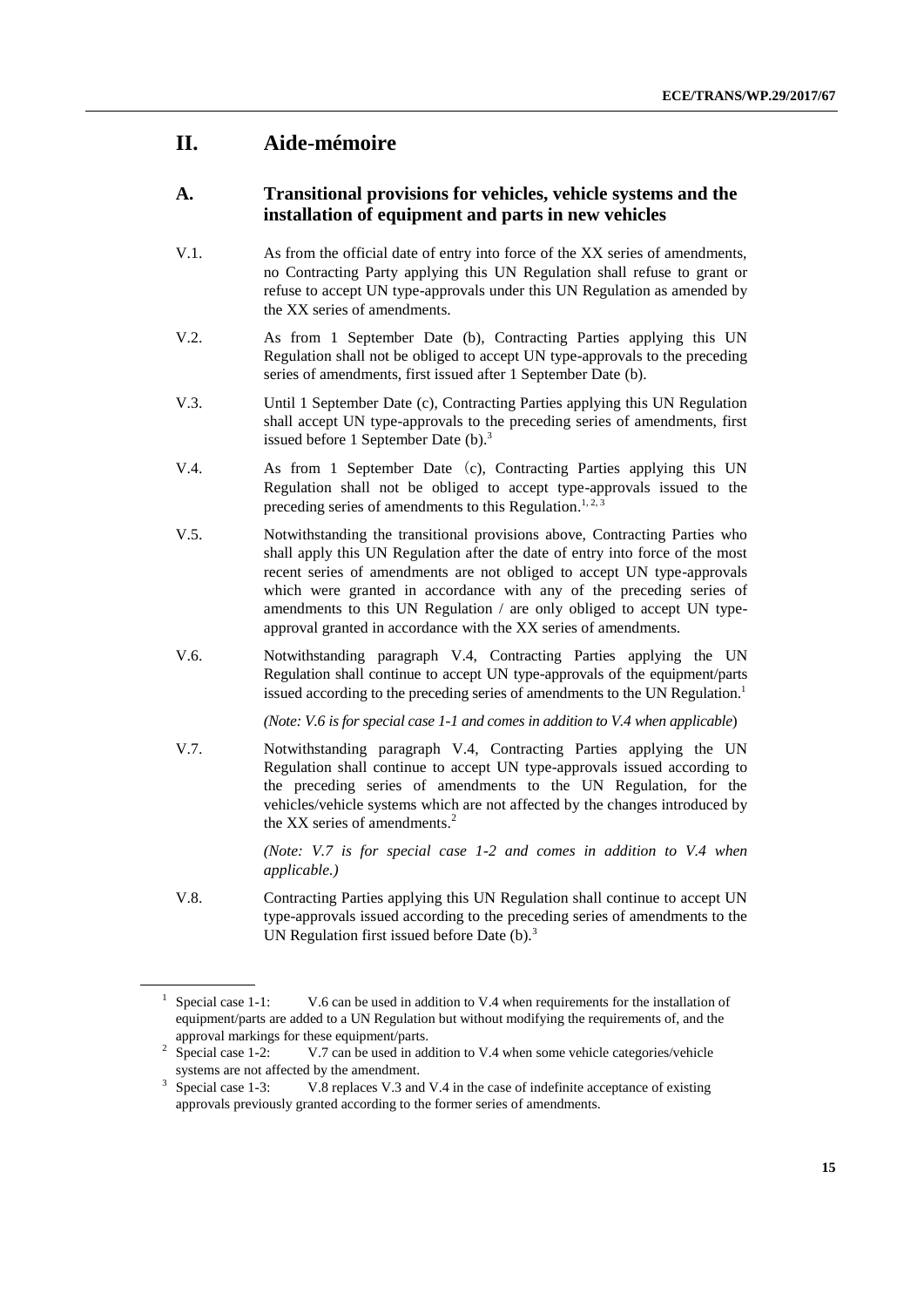*(Note: V.8 is for special case 1-3 and would replace V.4 when applicable.)*

V.9. Contracting Parties applying this UN Regulation shall not refuse to grant UN type-approvals according to any preceding series of amendments to this UN Regulation or extensions thereof.

### **B. Transitional provisions for equipment and parts**

- C.1. As from the official date of entry into force of the XX series of amendments, no Contracting Party applying this UN Regulation shall refuse to grant or refuse to accept UN type-approval under this UN Regulation as amended by the XX series of amendments.
- C.2. As from 1 September Date (b), Contracting Parties applying this UN Regulation shall not be obliged to accept UN type-approvals issued according to the preceding series of amendments, first issued after 1 September Date (b).
- C.3. Until 1 September Date (c), Contracting Parties applying this UN Regulation shall accept UN type-approvals issued according to the preceding series of amendments, first issued before 1 September Date (b). 4
- C.4. As from 1 September Date (c), Contracting Parties applying this UN Regulation shall not be obliged to accept type-approvals issued to the preceding series of amendments to this UN Regulation**<sup>4</sup>**(unless the equipment or part is intended as a replacement for fitting on vehicles in use and that it would not be technically feasible for the equipment or part in question to satisfy the new requirements contained in this UN Regulation as amended by the XX series of amendments). $4,5$
- C.5. Notwithstanding paragraph C.4, Contracting Parties applying this UN Regulation shall continue to grant and accept UN type-approvals for devices (equipment and parts) on the basis of any previous series of amendments, provided that the devices (equipment and parts) are intended as replacements for fitting to vehicles in use and that it is not technically feasible for the devices (equipment and parts) in question to satisfy the new requirements contained in this UN Regulation as amended by the XX series of amendments.
- C.6. Notwithstanding the transitional provisions above, Contracting Parties whose application of this UN Regulation comes into force after the date of entry into force of the most recent series of amendments are not obliged to accept UN type-approvals which were granted in accordance with any of the preceding series of amendments to this UN Regulation / are only obliged to accept UN type-approval granted in accordance with the XX series of amendments.
- C.7. Notwithstanding paragraph C.4, Contracting Parties applying the UN Regulation shall continue to accept UN type-approvals of the equipment or parts issued according to the preceding series of amendments to the UN Regulation which are not affected by the XX series of amendments.<sup>5</sup>

<sup>&</sup>lt;sup>4</sup> Special case 1-3: C.8 replaces C.3 and C.4 in the case of indefinite acceptance of existing approvals previously granted to the former series of amendments.

<sup>5</sup> Special case 1-2: C.7 can be used in addition to C.4 when some equipment or parts are not affected by the amendment. It is recommended to clearly specify here the components or parts which are not affected by the amendment (e.g. safety-belts for  $M_1$  category of vehicles).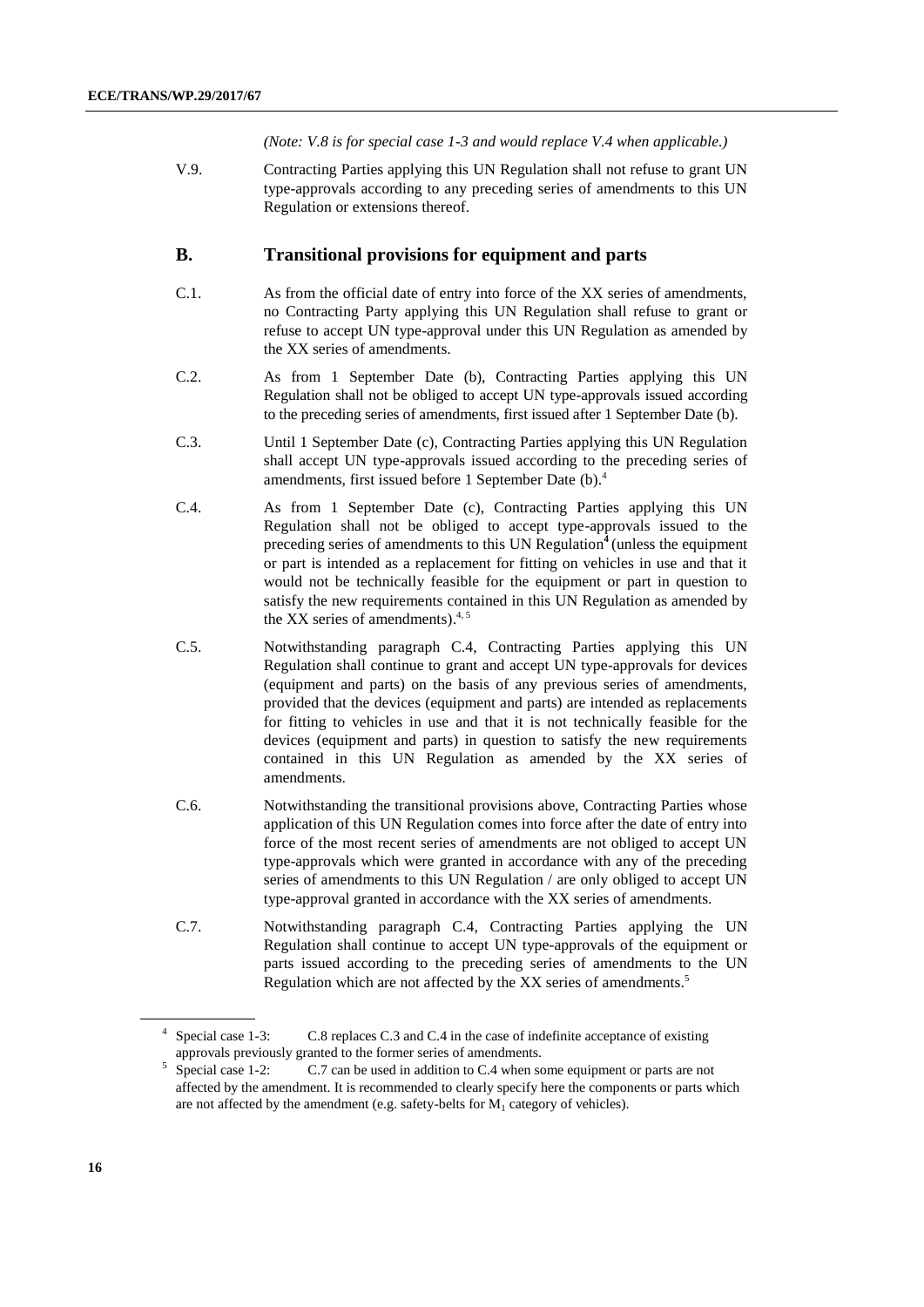*(Note: C.7 is for special case 1-2. and comes in addition to C.4 when applicable)*

C.8. Contracting Parties applying the UN Regulation shall continue to accept UN type-approvals to the preceding series of amendments to the UN Regulation, first issued before Date (b). 4

> *(Note: C.8 is for special case 1-3. and would replace C.3 and C.4 when applicable.)*

C.9. Contracting Parties applying this UN Regulation shall not refuse to grant UN type-approvals according to any preceding series of amendments to this UN Regulation or extensions thereof.

### **C. Transitional provisions for replacement parts for vehicles in use**

- R.1. As from the official date of entry into force of the XX series of amendments, no Contracting Party applying this UN Regulation shall refuse to grant or refuse to accept UN type-approvals under this UN Regulation as amended by the XX series of amendments.
- R.2. Contracting Parties applying this UN Regulation shall continue to grant UN type-approvals to those types of equipment or part which comply with the requirements of this UN Regulation as amended by any previous series of amendments provided that the equipment or part is intended as a replacement for fitting on vehicles in use and that it would not be technically feasible to fit an equipment or part which satisfies the requirements contained in this UN Regulation as amended by the XX series of amendments.
- R.3. As from the date of entry into force of the XX series of amendments, no Contracting Party applying this UN Regulation shall prohibit fitting or use on a vehicle in use of an equipment or part approved under this UN Regulation as amended by the XX series of amendments.
- R.4. Contracting Parties applying this UN Regulation shall continue to allow fitting or use on a vehicle in use of an equipment or part approved to this UN Regulation as amended by the preceding series of amendments during the ... months period which follows the date of entry into force of the XX series of amendments. 6
- R.5. Contracting Parties applying this UN Regulation shall continue to allow fitting or use on a vehicle in use of an equipment or part approved to this UN Regulation as amended by any previous series of amendments provided that the equipment or part is intended as a replacement and that it would not be technically feasible for the equipment or part in question to satisfy the new requirements contained in this UN Regulation as amended by the XX series of amendments. 6

*(Note: R.5 is for Special case 1-3 and replaces R.4 when applicable.)*

<sup>&</sup>lt;sup>6</sup> Special case 1-3: R.5 replaces R.4 in the case of indefinite acceptance of former series of amendments for replacement parts for vehicles in use.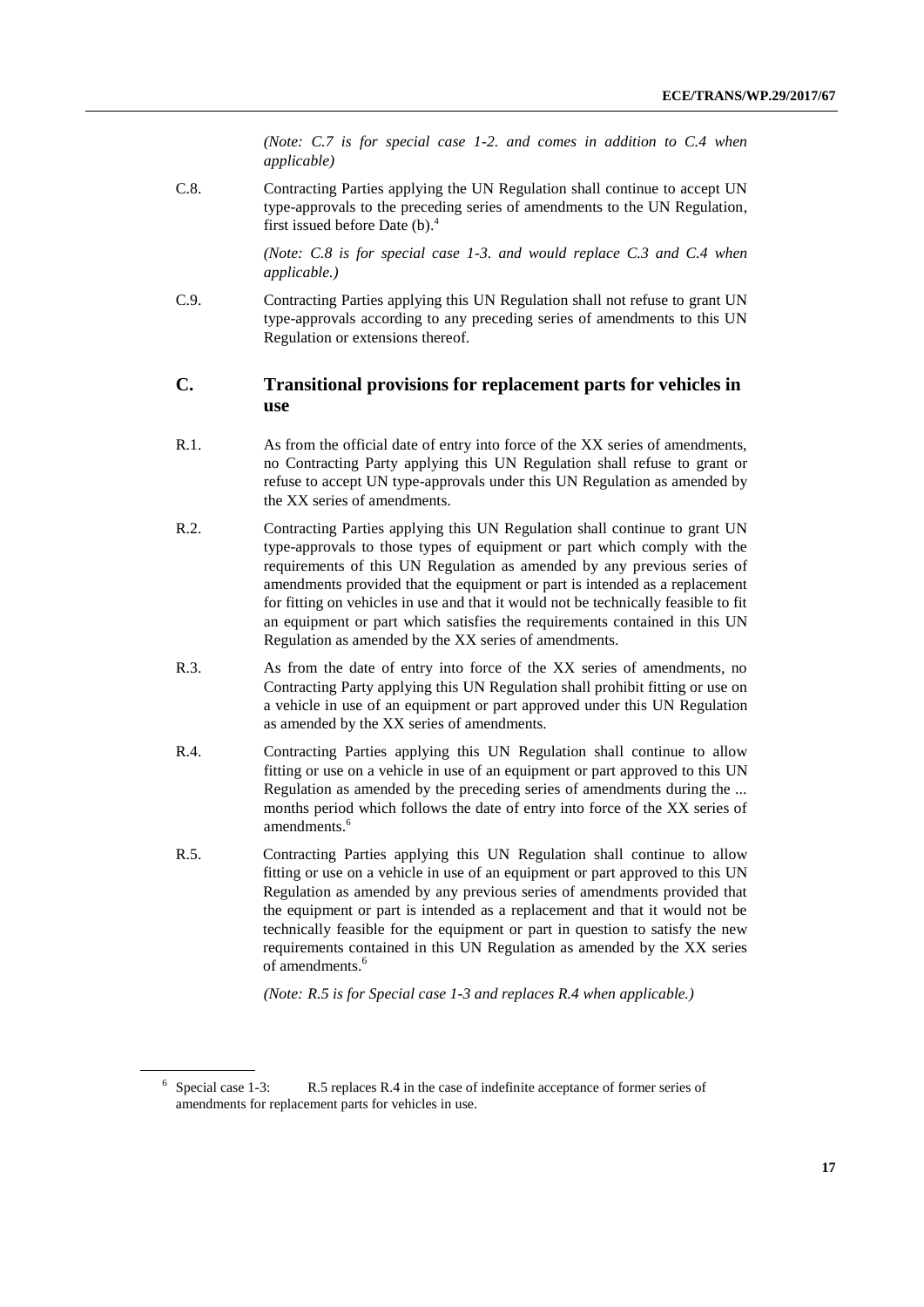# **Annex 2**

# **Example of wording for the scope of UN Regulations**

- "1. Scope
- 1.1. This UN Regulation applies to the type-approval of vehicles of categories  $M_2$ or  $M_3^1$  with regard to ....
- 1.2. This UN Regulation does not apply (UN approvals to this UN Regulation may not be granted) to the following vehicles:
- 1.2.1. Vehicles designed for the secure transport of persons, for example prisoners;
- 1.2.2. Vehicles specially designed for the carriage of injured or sick persons (ambulances);
- 1.2.3. Off-road vehicles.

…".

<sup>&</sup>lt;sup>1</sup> As defined in the Consolidated Resolution on the Construction of Vehicles (R.E.3.), document ECE/TRANS/WP.29/78/Rev.4, para. 2.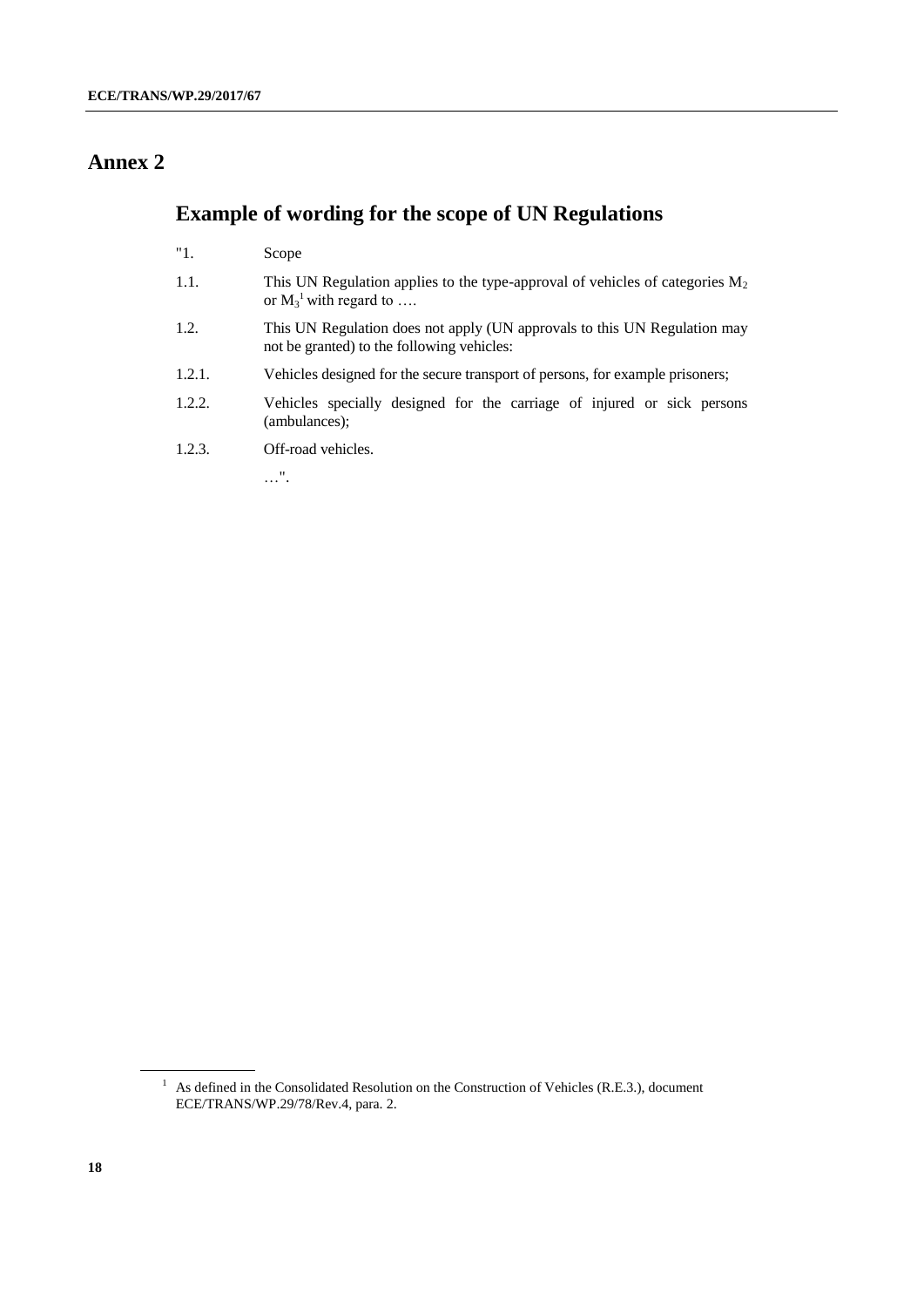## **Annex 3**

### **Administrative guidelines on amendments to UN Regulations**

The UN Regulations annexed to the 1958 Agreement may be amended according to the provisions of Article 12 of the 1958 Agreement. Such amendments may be of technical and/or administrative nature.

### **A. Administrative amendments**

1. Depending on the extent of the amendment to a UN Regulation, the Secretariat may decide to prepare such a document either as a revision (a consolidated document including the necessary amendments and corrections – voted by the Administrative Committee of the 1958 Agreement (WP.29/AC.1) - to provide for a consistent document), an amendment (in the case of Supplements to the UN Regulation), or as a corrigendum (corrections) to the UN Regulation. In this respect, the document shall bear the official symbol E/ECE/324/Add.XX/… or E/ECE/TRANS/505/Add.XX/… with the following extension:

- (a) .../Amend. $X =$  An Amendment issued as a Supplement to the text of the UN Regulation in force or a new series of amendments to the UN Regulation comprising the change of the approval marks.
- (b) .../Rev.X = A Revision of the text comprising all previous text(s) of the UN Regulation in force (as a consolidated text).
- (c) .../Corr.X = A Corrigendum consists of editorial corrections of errors in the issued texts. Corrections are deemed to have been made ab initio.

2. The only legally binding texts of UN Regulations, their supplements or corrigenda are those authentic texts that have been approved by WP.29/AC.1 and that are referred to in the Depositary Notifications. These texts bear the symbol ECE/TRANS/WP.29/… . Therefore, official documents bearing the official symbol E/ECE/324/Add.XX/… or E/ECE/TRANS/505/Add.XX/… shall include a disclaimer with a reference to the authentic texts to read as follows:

"This document is meant purely as documentation tool. The authentic and legal binding texts are ECE/TRANS/WP.29/…".

3. Corrigenda aim at correcting, without modifying the meaning or substance of the text of the treaty and the UN Regulations annexed to, as follows:

- (a) physical errors on typing, printing, spelling ... ,
- (b) lack of conformity of the treaty with the official records, and/or
- (c) lack of concordance between the texts of the different authentic languages.